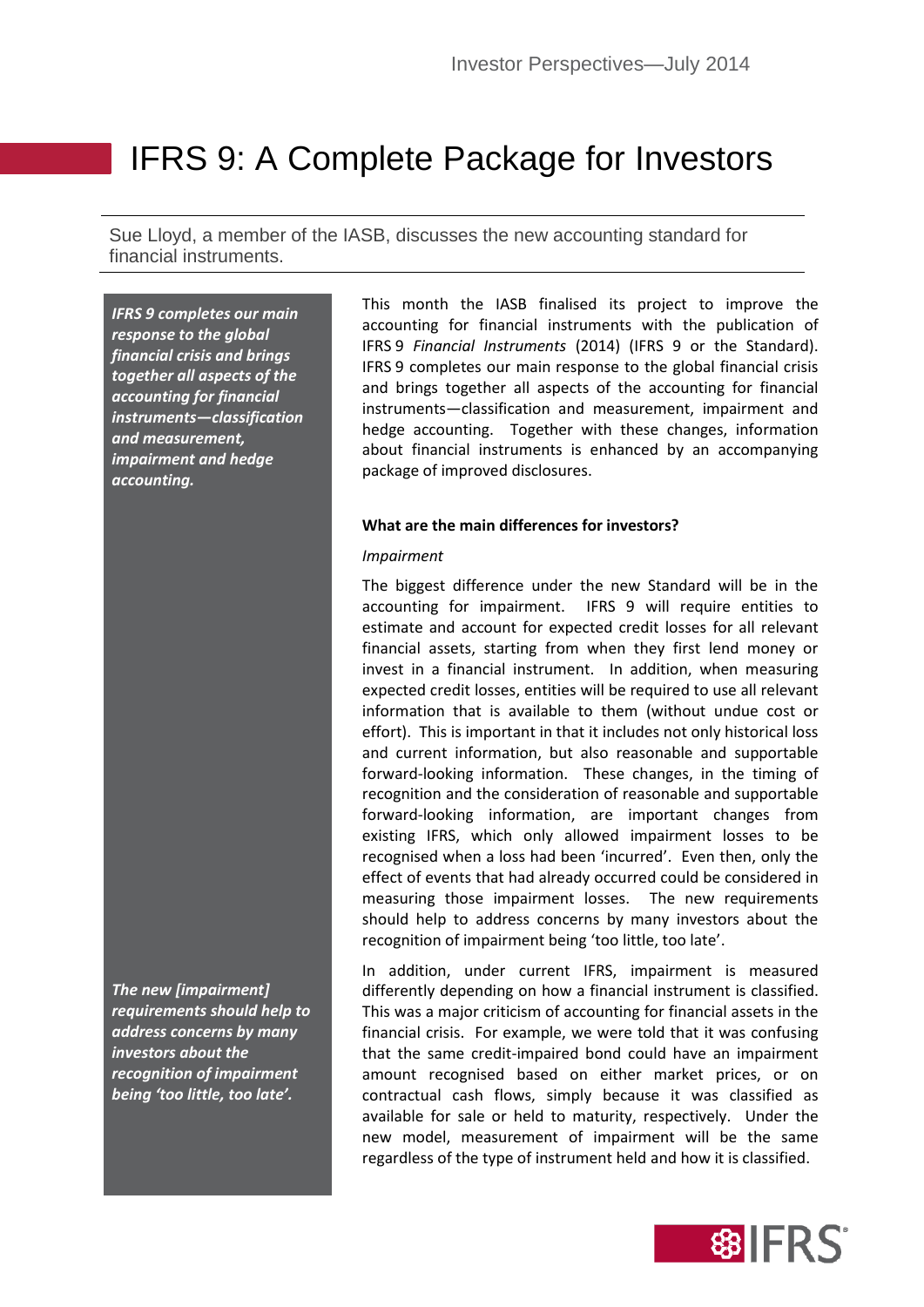*We were also told by investors and analysts that an impairment model that differentiates financial instruments based on whether they are performing as expected provides useful information.*

*…[while] at first glance the new classification and measurement requirements may not seem very different…the new requirements will in fact result in differences that matter for those reading the financial statements.* 

We were also told by investors and analysts that an impairment model that differentiates financial instruments based on whether they are performing as expected provides useful information. In this regard, the new impairment model provides two important pieces of information to assist users of financial statements in understanding changes in the credit risk performance of financial instruments.

Firstly, a portion of expected credit losses (a 12-month measure) is recognised for all relevant financial instruments from when they are first originated or acquired. In subsequent reporting periods, if there has been a significant increase in the credit risk of a financial instrument since it was first entered into or acquired, full lifetime expected credit losses would then be recognised.

Secondly, the way in which interest revenue is calculated depends on whether an asset is considered to be actually creditimpaired. Initially interest is calculated by applying the effective interest rate to the *gross* amount of an asset. However, if an asset is considered to be credit-impaired, the calculation changes to applying the effective interest rate to the amortised cost amount (ie *net* of the impairment allowance) of the asset. We felt that this better reflected the economic situation.

I have provided a diagram of the general model, including the interest revenue calculations, below.

| Change in credit quality since initial recognition |                                                  |                                                  |  |  |  |
|----------------------------------------------------|--------------------------------------------------|--------------------------------------------------|--|--|--|
| Expected credit losses recognised                  |                                                  |                                                  |  |  |  |
| 12-month expected credit<br>losses                 | <b>Lifetime expected credit</b><br><b>losses</b> | <b>Lifetime expected credit</b><br><b>losses</b> |  |  |  |
| Interest revenue recognised                        |                                                  |                                                  |  |  |  |
| <b>Gross basis</b>                                 | <b>Gross basis</b>                               | <b>Net basis</b>                                 |  |  |  |
| Stage 1                                            | Stage 2                                          | Stage 3                                          |  |  |  |

### *Classification and measurement of financial instruments*

In contrast to the fundamental change in the accounting for impairment, at first glance the new classification and measurement requirements may not seem very different to what we have today. In particular, similarly to what happens today, financial assets will either be measured at amortised cost, fair value through other comprehensive income (OCI) or fair value through profit or loss. However, the new requirements will in fact result in differences that matter for those reading the financial statements.

For example, under the new requirements debt instruments can only be measured at fair value through OCI if they are held in a particular business model. That is different to the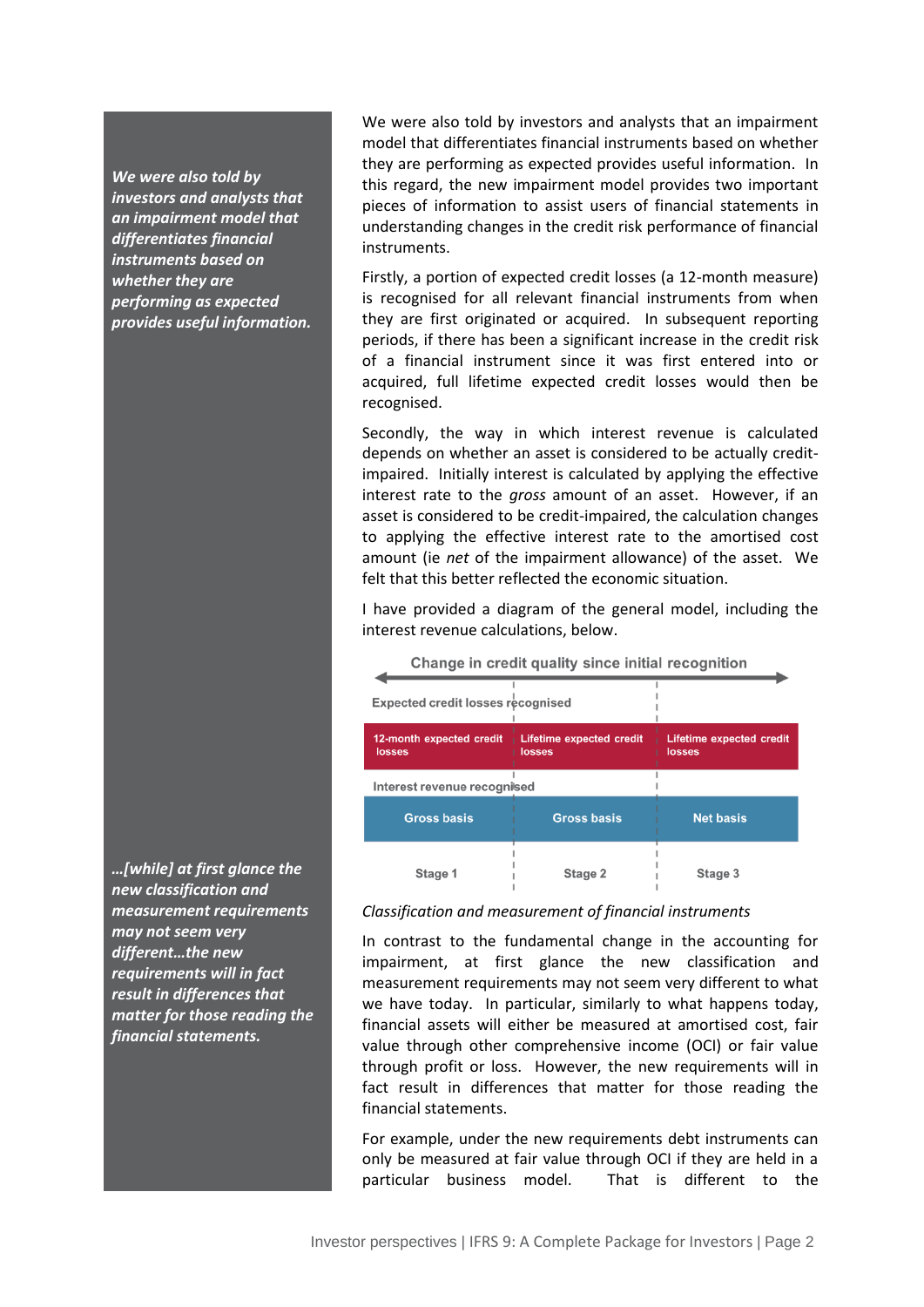*… because the same impairment model is applied to [fair value through other comprehensive income] and to financial assets measured at amortised cost, investors will get a true amortised cost picture in profit or loss, while fair value measurement for these instruments will be provided on the balance sheet.* 

*[Changes to accounting for 'own credit'] will remove the counterintuitive effects (especially apparent during the financial crisis) that result from accounting for changes in 'own credit' through profit or loss.*

available-for-sale category today, which is generally an unrestricted option. Under IFRS 9, in order to be classified at fair value through OCI, a debt instrument needs to both have simple principal and interest cash flows and be held in a business model in which both holding and selling financial assets are integral to meeting management's objectives. This change provides more structure around the classification of these types of assets, which results in better information in the primary financial statements because it directly reflects both the nature of the instrument's contractual cash flows and the business model in which that instrument is held.

In addition, as mentioned above, because the same impairment model is applied to this category and to financial assets measured at amortised cost, investors will get a true amortised cost picture in profit or loss, while fair value measurement for these instruments will be provided on the balance sheet.

# *Accounting for changes in 'own credit'*

Accounting for financial liabilities was not considered to need a fundamental overhaul, so IFRS 9 essentially does not change this accounting. Consequently, the vast majority of financial liabilities will continue to be measured at amortised cost. However, the main criticism we did hear about today's accounting for financial liabilities was about the accounting treatment of changes in 'own credit'. IFRS 9 will still require liabilities that an entity elects to measure at fair value to be recognised on the balance sheet at (full) fair value, because investors and analysts told us that changes in fair value provide useful early warning signals of changes in an entity's own credit risk. However, to address the concerns about accounting for 'own credit', IFRS 9 will require the portion of fair value changes caused by changes in the entity's own credit risk to be recognised in OCI rather than in profit or loss. This will remove the counterintuitive effects (especially apparent during the financial crisis) that result from accounting for changes in 'own credit' through profit or loss.

To make this improvement more readily accessible, an entity that applies IFRS 9 before 1 January 2018 can choose to apply this change to its accounting for financial instruments in isolation (that is, prior to applying any other parts of IFRS 9). We expect early application to be likely for banks, because they often choose to measure their structured debt financing at fair value and are often asked by those reading their financial statements to provide 'non-GAAP' adjustments to remove the 'own credit' effect from profit or loss.

More information about these changes can be found in the related Investor Perspective: *[One fewer non-GAAP adjustment to](http://www.ifrs.org/Investor-resources/2014-Investor-Perspectives/Pages/One-fewer-non-GAAP-adjustment-to-worry-about-March-2014.aspx)  [worry about: improvements to the accounting for changes in own](http://www.ifrs.org/Investor-resources/2014-Investor-Perspectives/Pages/One-fewer-non-GAAP-adjustment-to-worry-about-March-2014.aspx)  [credit](http://www.ifrs.org/Investor-resources/2014-Investor-Perspectives/Pages/One-fewer-non-GAAP-adjustment-to-worry-about-March-2014.aspx)*.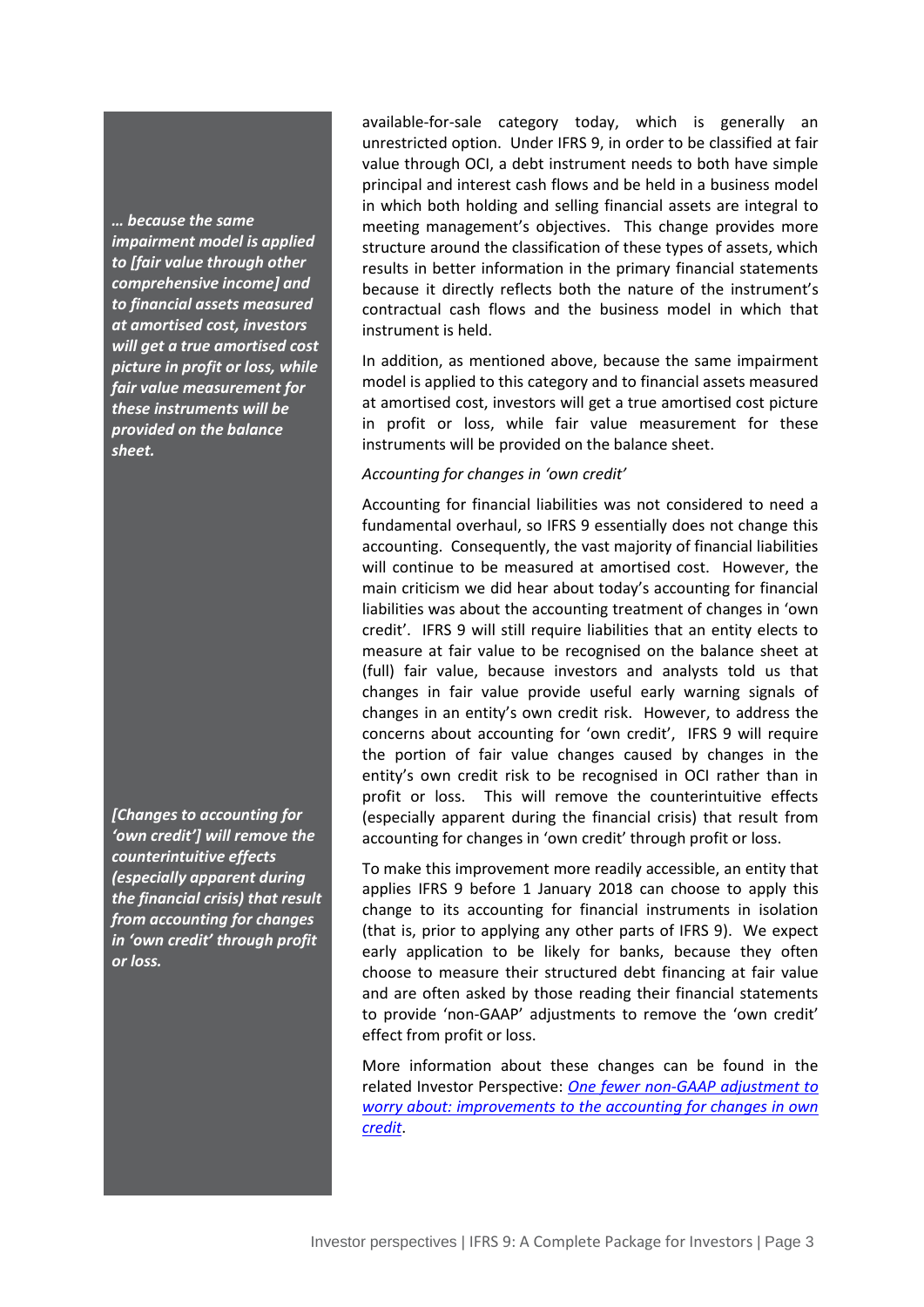*…improvements to hedge accounting address concerns and criticisms about shortcomings in the prior model and the information provided about risk management.*

*…we have introduced disclosures to assist investors and analysts to understand the amount of expected credit losses, the basis for their measurement and the reasons for changes in expected credit losses over time.*

# *Hedge accounting*

The final version of IFRS 9 includes the new hedge accounting requirements that were first published in November last year. These new requirements were not a result of the financial crisis. However, these improvements to hedge accounting address concerns and criticisms about shortcomings in the prior model and the information provided about risk management. As a result, the new hedge accounting model more closely aligns risk management and accounting. Information is also required to be provided about the effect of hedge accounting on the financial statements, which will assist in shedding light on a notoriously complex area of accounting. We expect this will significantly improve the information about risk management that will be available to investors and analysts.

A more detailed analysis of these requirements can be found in the Investor Perspective: *[New Hedge Accounting Model Will](http://www.ifrs.org/Investor-resources/2014-Investor-Perspectives/Pages/Hedge-Accounting-June-2014.aspx)  [Improve Investor Understanding](http://www.ifrs.org/Investor-resources/2014-Investor-Perspectives/Pages/Hedge-Accounting-June-2014.aspx) of Risk Management*.

# *Disclosures*

Expected credit losses reflect management's expectations of shortfalls in the collection of contractual cash flows. Clearly that gives rise to significant judgements, including in the choice both of the information used to measure expected credit losses and the information used to assess how credit risk has changed over the life of a financial instrument. Accordingly, we have introduced disclosures to assist investors and analysts to understand the amount of expected credit losses, the basis for their measurement and the reasons for changes in expected credit losses over time. In particular, entities will be required to provide information about key assumptions used in the measurement of expected credit losses, and how an entity determines whether there has been a significant increase in credit risk.

In addition, entities will be required to provide a reconciliation of the opening and closing expected credit loss amounts and associated opening and closing financial instrument carrying amounts. Information about the changes in the financial instruments' carrying amounts will have to be provided in a way that enables investors and analysts to understand the main drivers of changes in the amount of expected credit losses. (For example, is it caused by changes in credit risk or an increased amount of lending?)

These disclosures are required to be provided separately for different categories (such as 12-month and lifetime loss amounts) and by class of financial instrument. By requiring information about expected credit losses for different categories of financial instruments, a richer set of information is provided to investors and analysts about credit risk.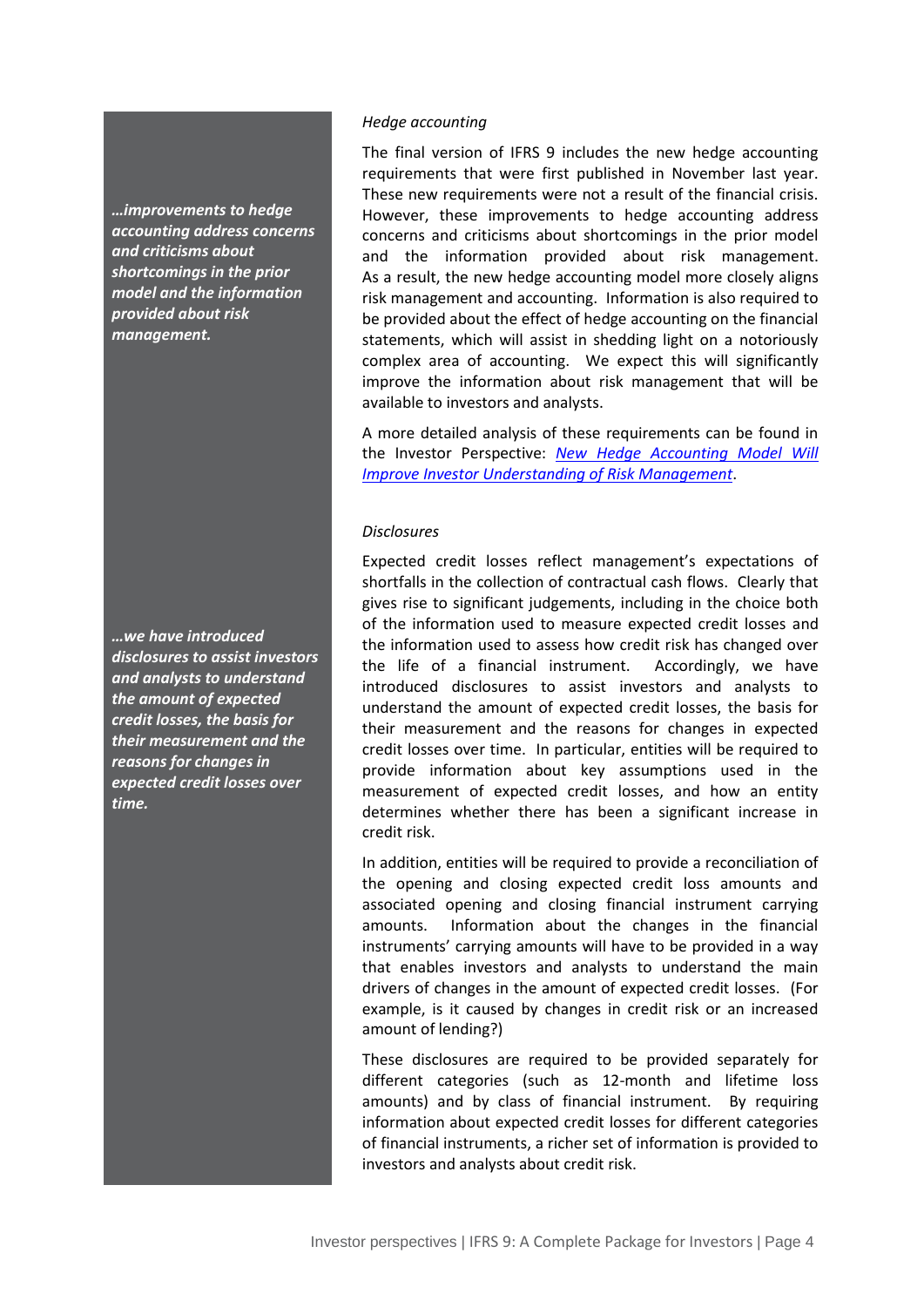*By requiring information about expected credit losses for different categories of financial instruments, a richer set of information is provided to investors and analysts about credit risk.* 

*At the request of investors and analysts, specific disclosures are also required about financial assets that have had their contractual cash flows modified (which may arise, for example, when there has been forbearance activity).*

The following table illustrates how an entity might provide this information in its note disclosures.

| Mortgage loans-<br>loss allowance                                          | 12-month<br>expected<br>credit<br>losses | Lifetime expected credit losses |                                 |                     |  |
|----------------------------------------------------------------------------|------------------------------------------|---------------------------------|---------------------------------|---------------------|--|
|                                                                            |                                          | <b>Collectively</b><br>assessed | <b>Individually</b><br>assessed | Credit-<br>impaired |  |
| Loss allowance as<br>at 1 January                                          | X                                        | X                               | X                               | X                   |  |
| Changes due to financial instruments recognised as at 1 January:           |                                          |                                 |                                 |                     |  |
| Transfer to<br>lifetime<br>expected credit<br>losses                       | (X)                                      | X                               | X                               |                     |  |
| Transfer to<br>credit-impaired<br>financial assets                         | (X)                                      |                                 | (X)                             | X                   |  |
| Transfer to<br>12-month<br>expected credit<br>losses                       | X                                        | (X)                             | (X)                             |                     |  |
| Financial assets<br>that have been<br>derecognised<br>during the<br>period | (X)                                      | (X)                             | (X)                             | (X)                 |  |
| New financial<br>assets originated<br>or purchased                         | X                                        |                                 |                                 |                     |  |
| Write-offs                                                                 |                                          |                                 | (X)                             | (X)                 |  |
| Changes in<br>models/risk<br>parameters                                    | x                                        | Χ                               | X                               | X                   |  |
| Foreign exchange<br>and other<br>movements                                 | x                                        | X                               | x                               | X                   |  |
| Loss allowance as<br>at 31 December                                        | x                                        | x                               | X                               | X                   |  |

At the request of investors and analysts, specific disclosures are also required about financial assets that have had their contractual cash flows modified (which may arise, for example, when there has been forbearance activity).

# **Next steps**

The publication of IFRS 9 (2014) draws to a close the IASB's project to replace IAS 39 *Financial Instruments: Recognition and Measurement*. Even though IFRS 9 is mandatory from 1 January 2018, the effects could be apparent earlier than that. Entities can choose to apply it earlier, although the reality for many, particularly financial institutions, is that a significant amount of time will be needed to prepare for IFRS 9, not least because of